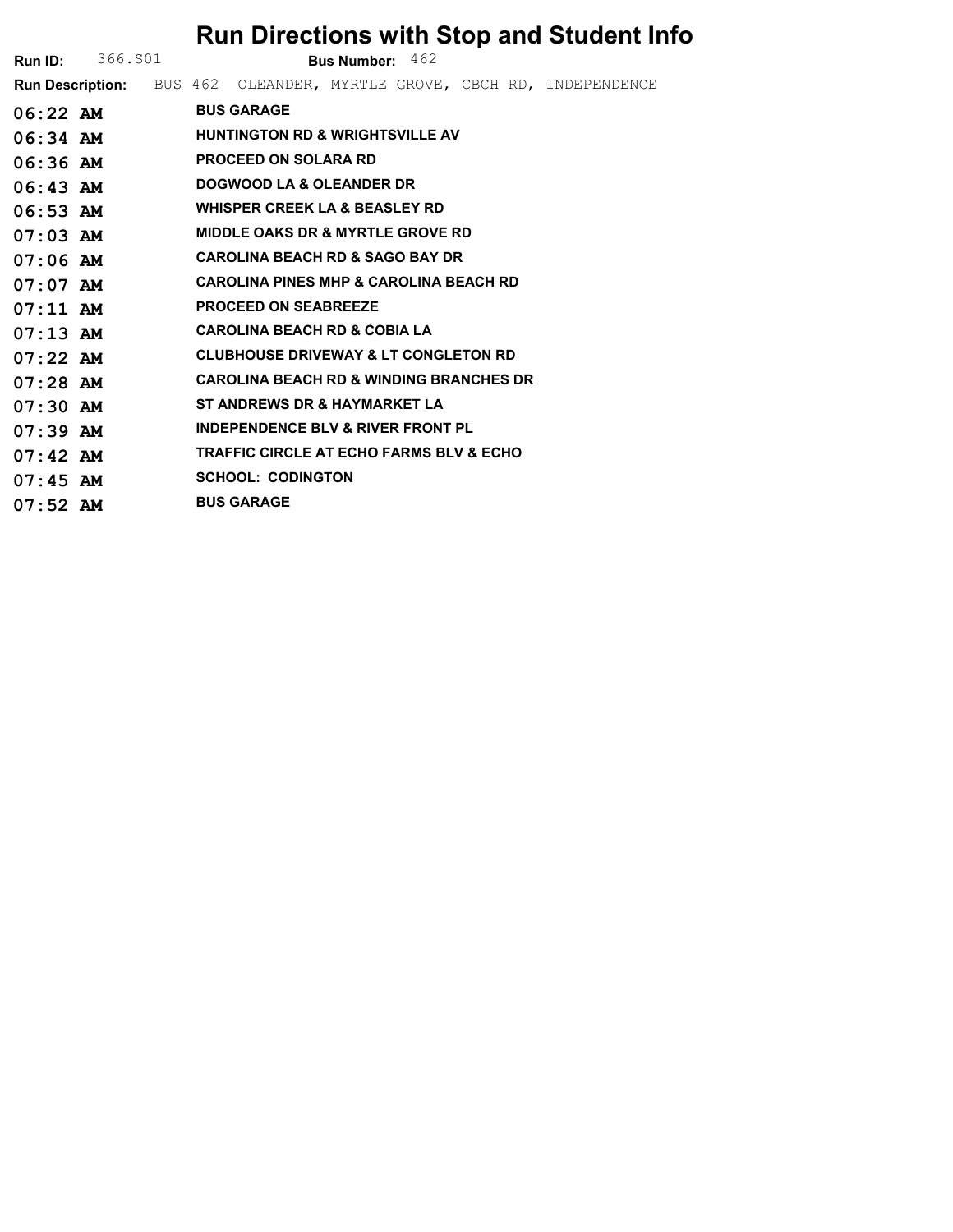| <b>Run ID:</b> | 366.S11 | <b>Bus Number: 462</b>                                                        |
|----------------|---------|-------------------------------------------------------------------------------|
|                |         | <b>Run Description:</b> BUS 462 OLEANDER, MYRTLE GROVE, CBCH RD, INDEPENDENCE |
| $02:53$ PM     |         | Deadhead - BUS GARAGE                                                         |
| $02:53$ PM     |         | <b>102 BUS GARAGE DR</b>                                                      |
| $03:00$ PM     |         | <b>SCHOOL: CODINGTON</b>                                                      |
| $03:02$ PM     |         | <b>TRAFFIC CIRCLE AT ECHO FARMS BLV &amp; ECHO</b>                            |
| $03:08$ PM     |         | <b>INDEPENDENCE BLV &amp; RIVER FRONT PL</b>                                  |
| $03:14$ PM     |         | ST ANDREWS DR & HAYMARKET LA                                                  |
| $03:20$ PM     |         | <b>TURN AROUND ON GATE POST</b>                                               |
| $03:22$ PM     |         | <b>CAROLINA BEACH RD &amp; WINDING BRANCHES DR</b>                            |
| $03:23$ PM     |         | <b>PROCEED ON ILEX DR</b>                                                     |
| $03:26$ PM     |         | <b>PROCEED ON WILDERNESS</b>                                                  |
| $03:35$ PM     |         | <b>CLUBHOUSE DRIVEWAY &amp; LT CONGLETON RD</b>                               |
| $03:40$ PM     |         | <b>MIDDLE OAKS DR &amp; MYRTLE GROVE RD</b>                                   |
| $03:43$ PM     |         | <b>CAROLINA BEACH RD &amp; SAGO BAY DR</b>                                    |
| $03:44$ PM     |         | <b>CAROLINA PINES MHP &amp; CAROLINA BEACH RD</b>                             |
| $03:48$ PM     |         | <b>CAROLINA BEACH RD &amp; COBIA LA</b>                                       |
| $03:50$ PM     |         | <b>854 S SEABREEZE RD</b>                                                     |
| $04:08$ PM     |         | <b>WHISPER CREEK LA &amp; BEASLEY RD</b>                                      |
| $04:16$ PM     |         | <b>DOGWOOD LA &amp; OLEANDER DR</b>                                           |
| $04:21$ PM     |         | <b>HUNTINGTON RD &amp; WRIGHTSVILLE AV</b>                                    |
| $04:33$ PM     |         | <b>102 BUS GARAGE DR</b>                                                      |
|                |         |                                                                               |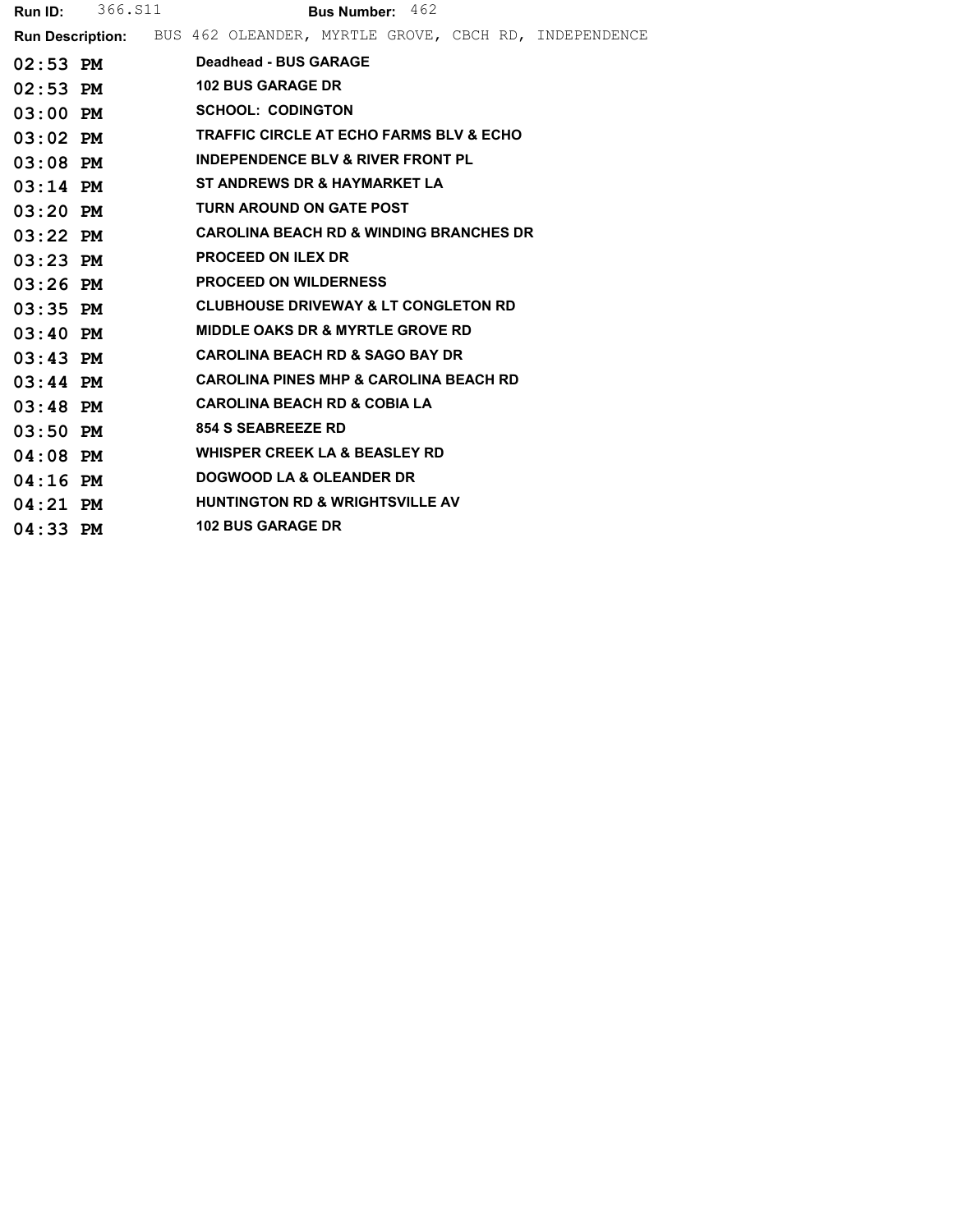| Run ID:                                     | 366.S85 |                                           | Bus Number: 377 |  |
|---------------------------------------------|---------|-------------------------------------------|-----------------|--|
| <b>Run Description:</b> 377 EC CODINGTON PM |         |                                           |                 |  |
| $02:13$ PM                                  |         | Deadhead - 102 BUS GARAGE DR              |                 |  |
| $02:13$ PM                                  |         | <b>102 BUS GARAGE DR</b>                  |                 |  |
| $02:20$ PM                                  |         | <b>SCHOOL: CODINGTON</b>                  |                 |  |
| $02:25$ PM                                  |         | <b>4151 HEARTHSIDE DR</b>                 |                 |  |
| $02:43$ PM                                  |         | 7616 HURON DR                             |                 |  |
| $02:51$ PM                                  |         | <b>368 LEHIGH RD</b>                      |                 |  |
| $02:56$ PM                                  |         | <b>MARSH VIEW TRL &amp; RIVER OAKS DR</b> |                 |  |
| $03:14$ PM                                  |         | <b>102 BUS GARAGE DR</b>                  |                 |  |